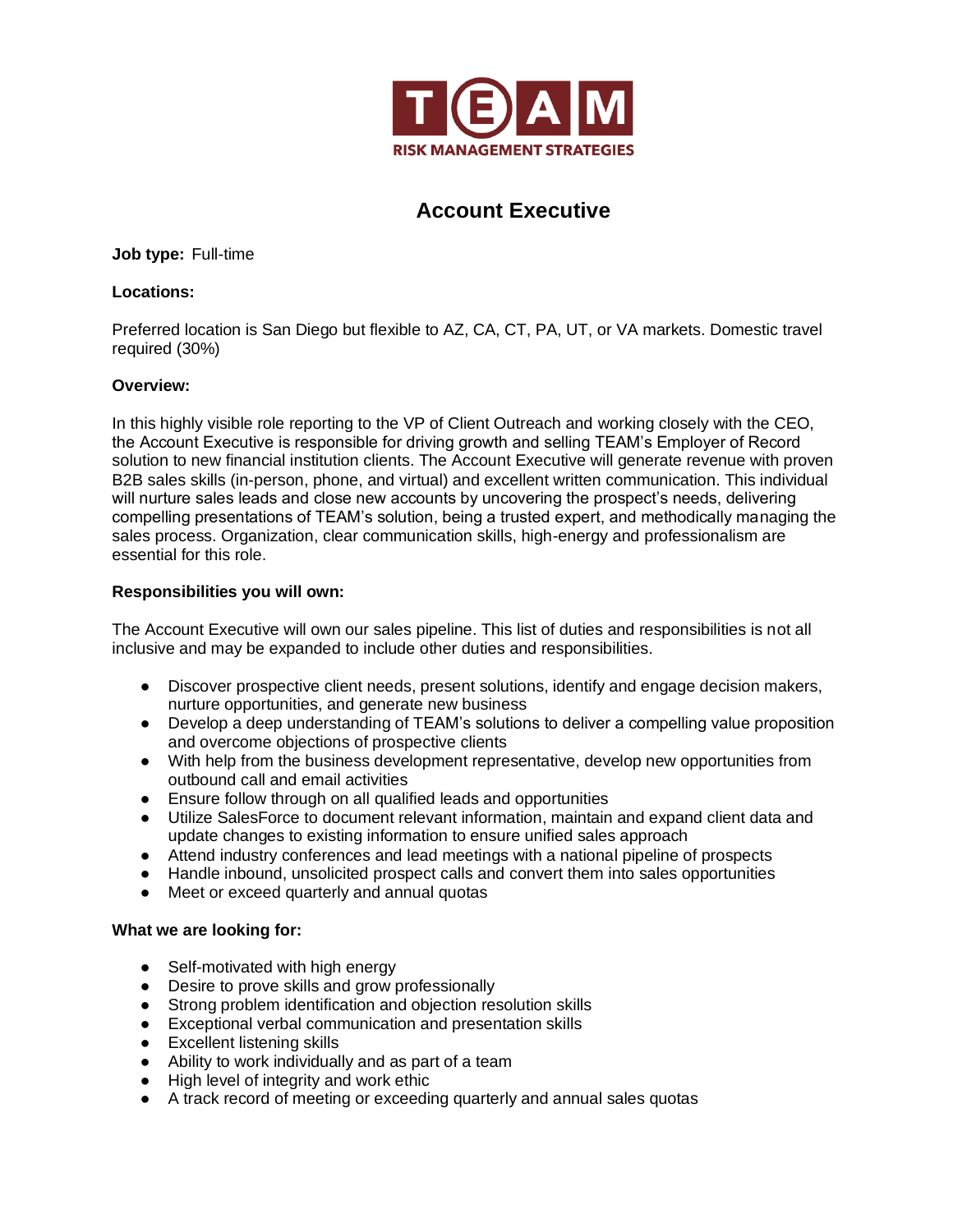

- Proficiency in Salesforce.com Customer Relationship Management (CRM) a plus
- Attention to detail, highly organized, and strong time management skills
- Willingness to travel (approximately 30%)

#### **Education and/or Experience**

- Bachelor's degree preferred
- Sales/development experience (enterprise sales preferred)
- 5+ years professional experience required

### **Additional Skills:**

Ability to write business correspondence. Proven experience in uncovering prospective client needs, effectively presenting information, and credibly responding to questions from prospective clients and colleagues. Requires excellent verbal and written skills, with proven success communicating with management, peers, multiple levels of customer organization, as well as external groups and organizations.

### **Benefits:**

Company-sponsored medical, dental and vision plan for employees and their dependents, 401(k), wellness program, learning development program, life insurance, long-term disability coverage, charitable contribution matching, volunteer time off and employee assistance program. In addition to accrued vacation time and sick time, TEAM recognizes 12 paid federal holidays. For team members based out of the San Diego office, we provide daily catered meals, weekly massages, onsite fitness center, a fully stocked pantry, happy hours, free parking and much more.

### **About TEAM Risk Management Strategies**

Founded in 2003, TEAM Risk Management Strategies is the leading provider of outsourced payroll, human resources and risk management solutions to fiduciaries, trust beneficiaries, high net worth families and other worksite employers of domestic staff and service providers. By serving as the employer of record, TEAM protects those who would otherwise directly employ domestic staff and other service providers from employment-related risks and assumes the hassles of employee administration through the provision of workplace insurance, liability coverage and compliance with evolving employment law. We pride ourselves on providing fanatical customer service nationwide in partnership with hundreds of financial institutions, including many of the nation's largest banks, wealth managers, law firms and corporate partners. We maintain a collegial and fun-loving culture underscored by frequent team celebrations, office pranks and a common passion for those we serve.

### **Our vision:**

To provide expert employment solutions, compassionate service, and creative partnership to the people we serve.

### **Our mission:**

The people we serve and those who support them have peace of mind knowing they can choose their own service providers without the burden or risk of being an employer.